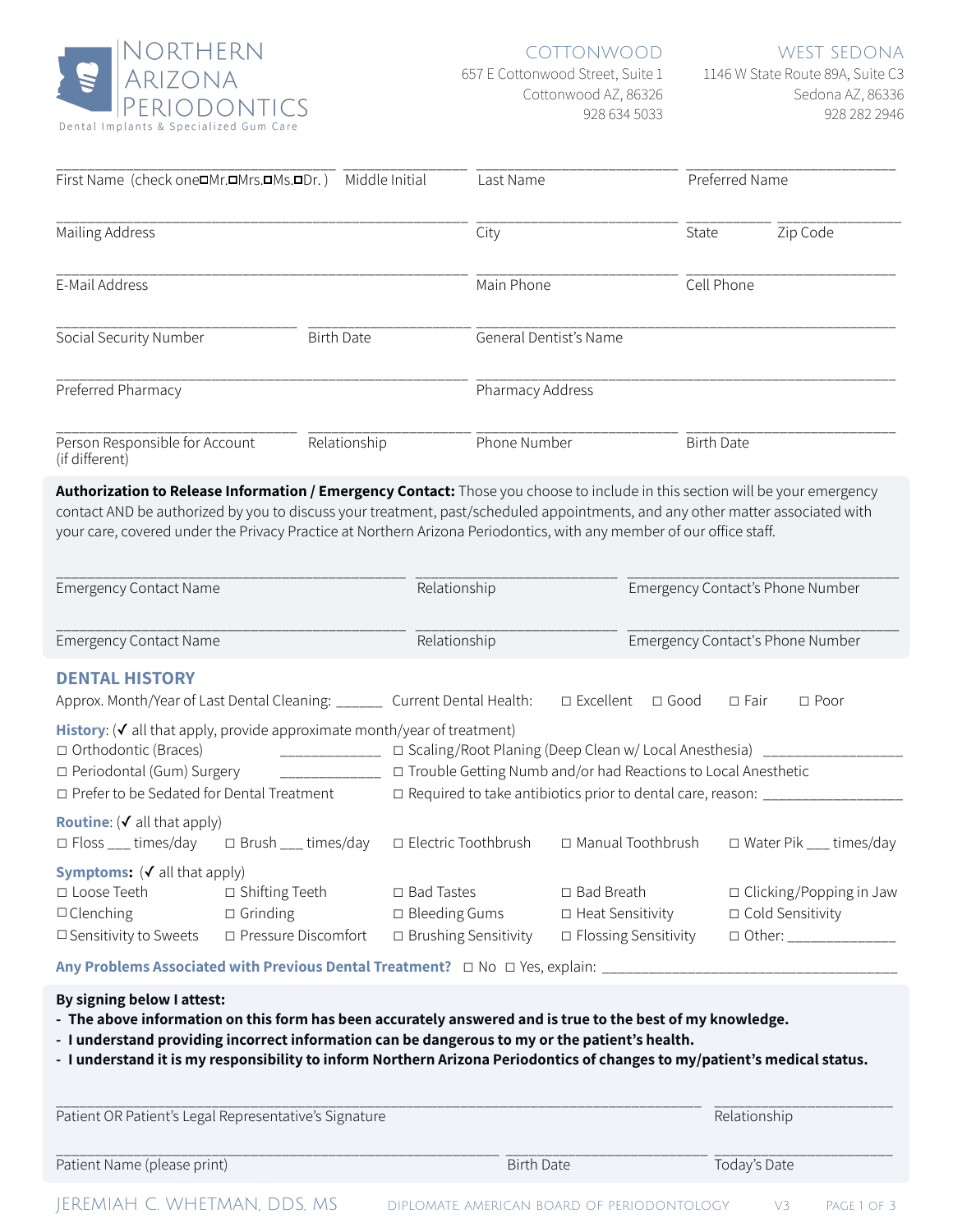# **MEDICAL HISTORY** (✓ all that apply for **past** and/or **current** conditions, note **date/details** if indicated with line)

| □ AIDS/HIV Positive                     | $\Box$ Convulsions                  | □ Heart Pacemaker                 | □ Recent Weight Loss/Gain   |  |
|-----------------------------------------|-------------------------------------|-----------------------------------|-----------------------------|--|
| □ Alzheimer's/Dementia                  | $\Box$ Cortisone Medicine           | □ Heart Trouble/Disease           | $\Box$ Renal Dialysis       |  |
| $\Box$ Anemia                           | □ Diabetes: A1C __________          | $\square$ Hemophilia              | $\Box$ Rheumatic Fever      |  |
| $\Box$ Angina                           | □ Diabetes: Family History          | □Hepatitis ____________           | □ Scarlet Fever             |  |
| □ Arthritis/Gout                        | $\square$ Drug Addiction / Use      | □ High Blood Pressure             | $\Box$ Shingles             |  |
| □ Artificial Heart Valve                | $\Box$ Elevated Cholesterol         | $\Box$ Hives / Rash               | □ Sickle Cell Disease       |  |
| $\Box$ Artificial Joint                 | $\square$ Emphysema                 | $\Box$ Irregular Heartbeat        | □ Sinus Trouble/Infection   |  |
| $\Box$ Asthma                           | $\square$ Epilepsy or Seizures      | □ Kidney Problems                 | □ Sleep Apnea-CPAP? ___     |  |
| $\Box$ Blood Disease                    | $\square$ Excessive Bleeding        | $\square$ Leukemia                | □ Sores/Growth in Mouth     |  |
| $\Box$ Blood Transfusion                | $\square$ Fainting/Dizziness Spells | $\Box$ Liver Disease              | □ Stroke <u>___________</u> |  |
| $\Box$ Bruise Easily                    | $\square$ Frequent Headaches        | □ Low Blood Pressure              | □ Thyroid Disease           |  |
| $\Box$ Cancer                           | □ Gastric Bypass Surgery            | $\square$ Lung Disease            | $\square$ Tuberculosis      |  |
| $\Box$ Chemotherapy / Radiation         | $\square$ Glaucoma                  | □ Mitral Valve Prolapse           | □ Tumors or Growths         |  |
| $\Box$ Chest Pains                      | □ Hay Fever                         | □ Osteoporosis/Osteopenia         | $\Box$ Ulcers               |  |
| □ Cold Sores/Fever Blisters             | □ Heart Attack _________            | □ Parathyroid Disease             | □ Other __________          |  |
| □ Congenital Heart Disease              | □ Heart Murmur                      | □ Psychiatric Care                | $\Box$ None                 |  |
| <b>Women Only:</b> $\Box$ Birth Control | □ Trying to Get Pregnant            | $\Box$ Nursing<br>$\Box$ Pregnant | $\Box$ None                 |  |

\_\_\_\_\_\_\_\_\_\_\_\_\_\_\_\_\_\_\_\_\_\_\_\_\_\_\_\_\_\_\_\_\_\_\_\_\_\_\_\_\_\_\_\_\_\_\_\_\_\_\_\_\_\_\_\_\_\_\_\_\_\_\_\_\_\_\_\_\_\_\_\_\_\_\_\_\_\_\_\_\_\_\_\_\_\_\_\_\_\_\_\_\_\_\_\_\_\_\_\_\_\_\_\_\_\_\_\_

### **Medications:**

Are you currently taking any medications or supplements? ☐ **No** ☐ **Yes**, please list: \_\_\_\_\_\_\_\_\_\_\_\_\_\_\_\_\_\_\_\_\_\_\_\_\_\_\_\_\_\_\_\_\_\_\_\_\_\_\_

|                                                                                                                                                                                                                                                                                                                                                                         |                         | Are you <u>ALLERGIC</u> to or <b>REACTED ADVERSELY</b> to any of the following? $\Box$ No $\Box$ Yes ( $\checkmark$ all that apply)               |                |                            |                               |                         |                                    | $\Box$ Other ________                  |      |
|-------------------------------------------------------------------------------------------------------------------------------------------------------------------------------------------------------------------------------------------------------------------------------------------------------------------------------------------------------------------------|-------------------------|---------------------------------------------------------------------------------------------------------------------------------------------------|----------------|----------------------------|-------------------------------|-------------------------|------------------------------------|----------------------------------------|------|
| $\Box$ Aspirin                                                                                                                                                                                                                                                                                                                                                          | $\Box$ Darvon           | $\Box$ Latex                                                                                                                                      |                | $\Box$ Nitrous Oxide       |                               |                         | $\Box$ Percodan                    | $\Box$ Tetracycline                    |      |
| $\Box$ Codeine                                                                                                                                                                                                                                                                                                                                                          | $\square$ Erythromycin  | □ Local Anesthetic                                                                                                                                |                | □ Penicillin / Amoxicillin |                               |                         | $\Box$ Sulfa                       | $\Box$ Valium                          |      |
|                                                                                                                                                                                                                                                                                                                                                                         |                         | Have you EVER taken any the following medications? $\Box$ No $\Box$ Yes ( $\checkmark$ all that apply, circle P-Past, C-Current, & list duration) |                |                            |                               |                         |                                    |                                        |      |
| <b>Blood Thinners:</b>                                                                                                                                                                                                                                                                                                                                                  | Coumadin:               | $P\square$                                                                                                                                        |                |                            | Bisphosphonates: □ Actonel:   |                         |                                    | $P$ o $C$ o $\overline{\phantom{a}$    |      |
| Typical INR: ____                                                                                                                                                                                                                                                                                                                                                       | $\Box$ Eliquis:         |                                                                                                                                                   |                |                            |                               |                         |                                    | Alentronate (Fosamax):POCO_______      |      |
|                                                                                                                                                                                                                                                                                                                                                                         | <b>D</b> Ibuprofen:     | PDCD                                                                                                                                              |                |                            |                               | $\blacksquare$ Aredia:  |                                    | $P$ oco                                |      |
|                                                                                                                                                                                                                                                                                                                                                                         | <b>D</b> NSAIDs:        |                                                                                                                                                   |                |                            |                               | $\blacksquare$ Boniva:  |                                    | $P$ oco                                |      |
|                                                                                                                                                                                                                                                                                                                                                                         | $\Box$ Paradaxa:        | $P\square$ $C\square$                                                                                                                             |                |                            |                               | $\blacksquare$ Reclast: |                                    | $P$ OCO                                |      |
|                                                                                                                                                                                                                                                                                                                                                                         | $\blacksquare$ Xarelto: | PDCD                                                                                                                                              |                |                            |                               |                         |                                    | □ Risedronate (Actonel): P□ C□ _______ |      |
|                                                                                                                                                                                                                                                                                                                                                                         | $\square$ Zometa:       | PDCD                                                                                                                                              |                | Other:                     |                               |                         |                                    | □ Herbal Supplements: P□C□             |      |
| <b>Tobacco Use:</b><br><b>Present Health: <math>\Box</math> Excellent</b>                                                                                                                                                                                                                                                                                               | $\square$ Never         | □ Quit: Year ______ □ Nicotine Vape<br>$\Box$ Good                                                                                                | $\square$ Fair |                            | □ Chew Tobacco<br>$\Box$ Poor |                         | $\Box$ Unsure                      | □ Cigarettes/Cigars _______ /day       |      |
| Are you under a physician's care?                                                                                                                                                                                                                                                                                                                                       |                         |                                                                                                                                                   |                |                            |                               |                         |                                    |                                        |      |
|                                                                                                                                                                                                                                                                                                                                                                         |                         |                                                                                                                                                   |                |                            |                               |                         |                                    |                                        |      |
|                                                                                                                                                                                                                                                                                                                                                                         |                         | Any changes in general health in the past year?                                                                                                   |                |                            |                               |                         |                                    |                                        |      |
|                                                                                                                                                                                                                                                                                                                                                                         |                         |                                                                                                                                                   |                |                            |                               |                         |                                    |                                        |      |
| Primary Care Doctor                                                                                                                                                                                                                                                                                                                                                     |                         | City, State                                                                                                                                       |                |                            | Date of Last Medical Exam     |                         | <b>OFFICIAL</b><br><b>USE ONLY</b> | Reviewed                               | Date |
| By signing below I attest:<br>- The above information on this form has been accurately answered and is true to the best of my knowledge.<br>- I understand providing incorrect information can be dangerous to my or the patient's health.<br>- I understand it is my responsibility to inform Northern Arizona Periodontics of changes to my/patient's medical status. |                         |                                                                                                                                                   |                |                            |                               |                         |                                    |                                        |      |

| Patient OR Patient's Legal Representative's Signature | Relationship |
|-------------------------------------------------------|--------------|
|                                                       |              |
|                                                       |              |

Patient Name (please print) and the Today's Date Today's Date

JEREMIAH C. WHETMAN, DDS, MS DIPLOMATE, AMERICAN BOARD OF PERIODONTOLOGY V3 PAGE 2 OF 3